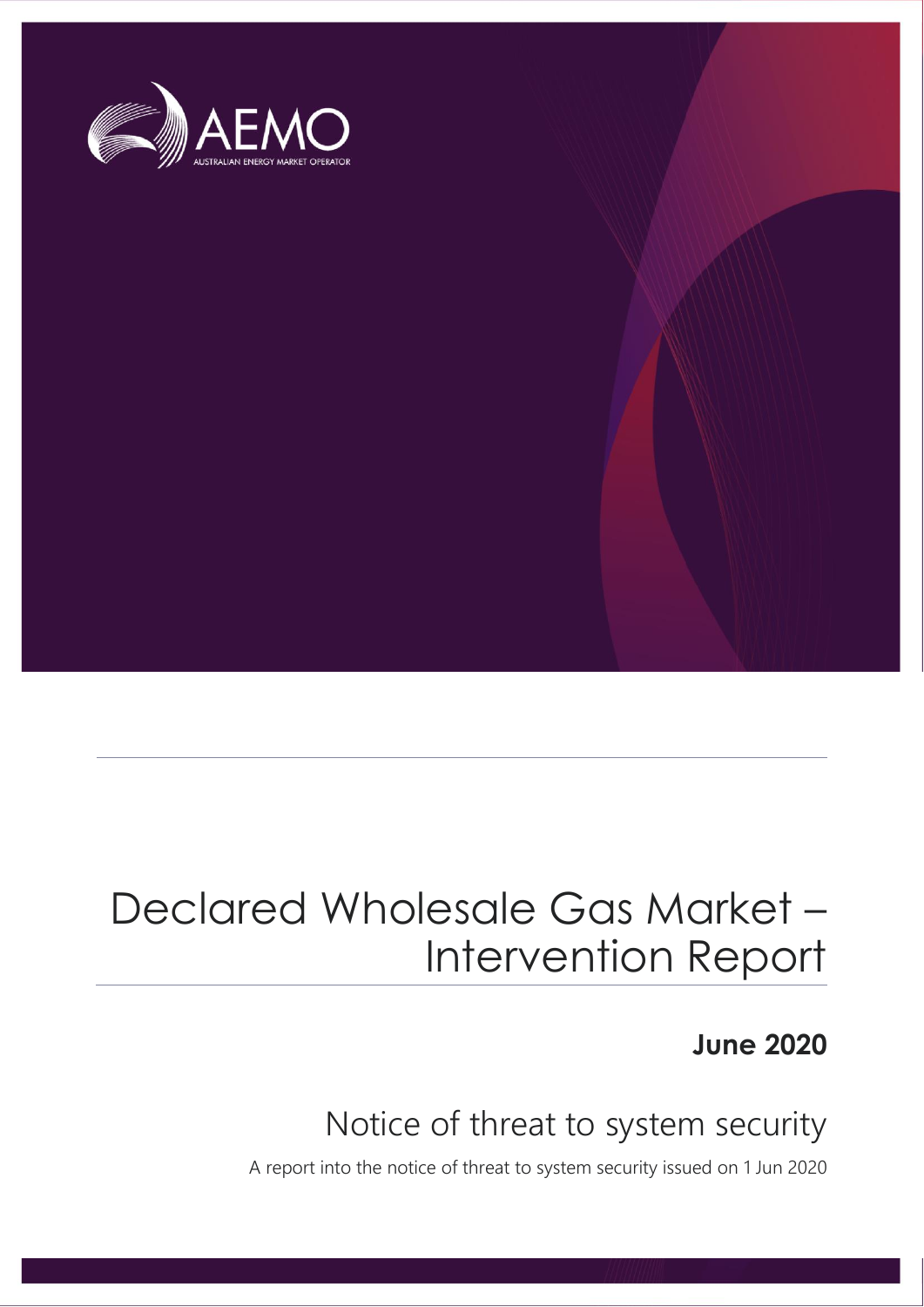### IMPORTANT NOTICE

#### **Purpose**

AEMO has prepared this report pursuant to rule 351 of the National Gas Rules, using information available as at 4 June 2020, unless otherwise specified.

#### **Disclaimer**

AEMO has made every effort to ensure the quality of the information in this report but cannot guarantee its accuracy or completeness. Any views expressed in this report are those of AEMO unless otherwise stated, and may be based on information given to AEMO by other persons.

Accordingly, to the maximum extent permitted by law, AEMO and its officers, employees and consultants involved in the preparation of this report:

- make no representation or warranty, express or implied, as to the currency, accuracy, reliability or completeness of the information in this report; and
- are not liable (whether by reason of negligence or otherwise) for any statements or representations in this report, or any omissions from it, or for any use or reliance on the information in it.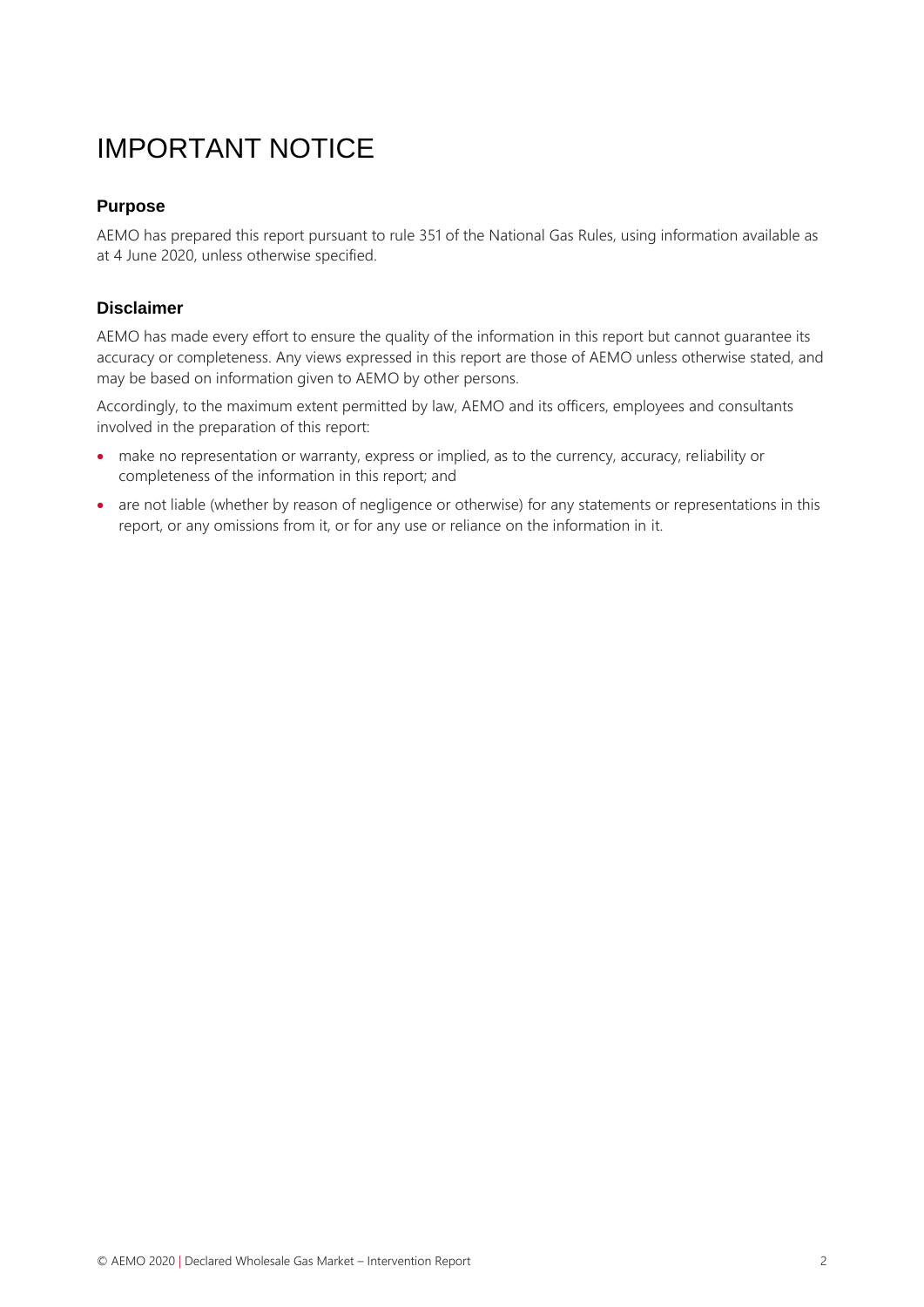### **Contents**

| 1.    | Introduction                             | 4  |
|-------|------------------------------------------|----|
| 2.    | <b>Event Summary</b>                     | 4  |
| 3.    | <b>Assessment of event</b>               | 7  |
| 3.1   | Adequacy of Part 19 of the NGR           | 7  |
| 3.1.1 | Notice of threat to system security      | 7  |
| 3.1.2 | Intervention Report Timing               |    |
| 3.1.3 | <b>Demand Forecasts</b>                  |    |
| 3.2   | Appropriateness of actions taken by AEMO | 8  |
| 4.    | <b>Costs of intervention</b>             | 9  |
| 5.    | Conclusion                               | 9  |
| A1.   | Chronology                               | 10 |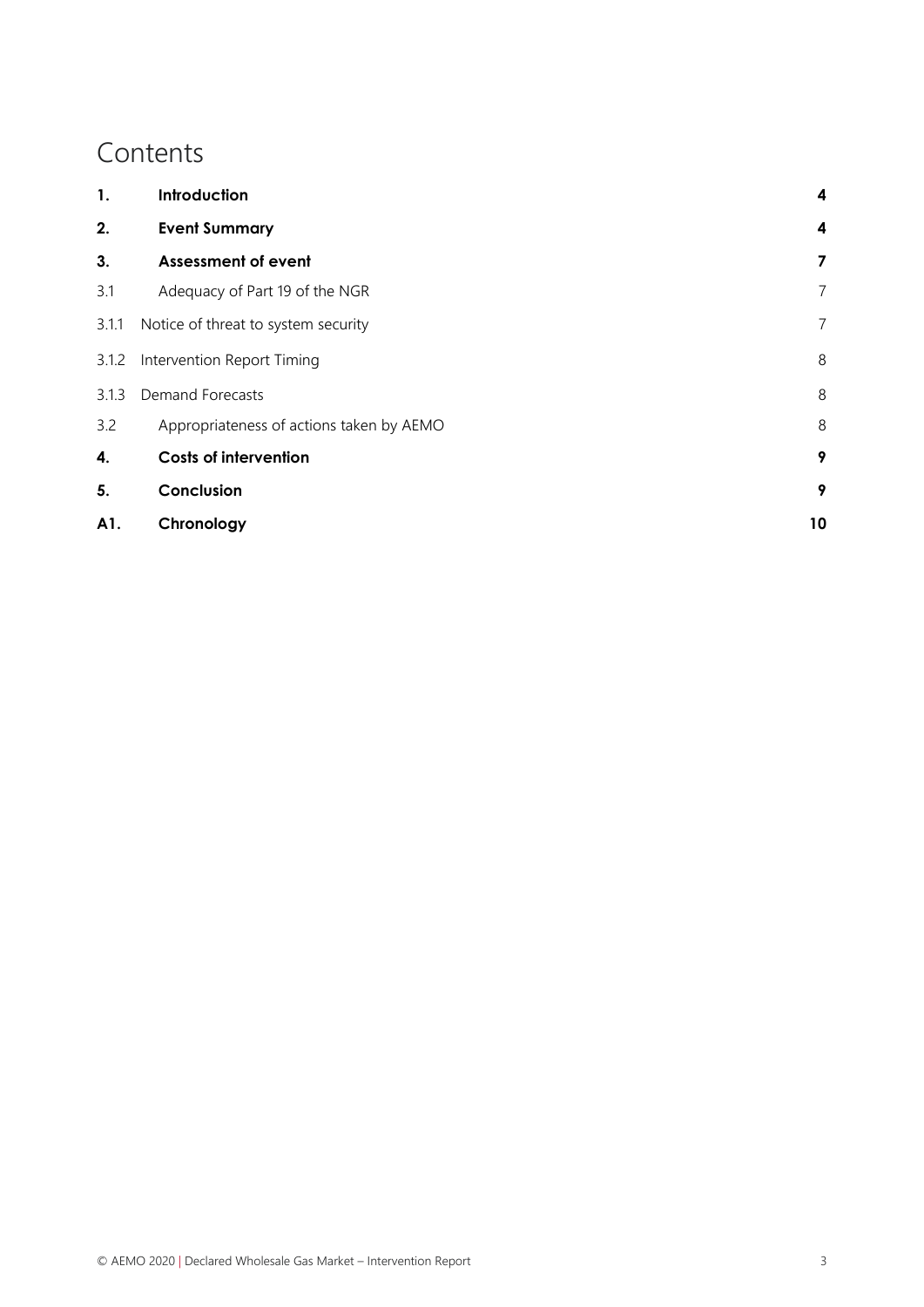# <span id="page-3-0"></span>**1. Introduction**

AEMO issued a notice of a threat to system security in the Victorian Declared Wholesale Gas Market for gas day 1 Jun 2020. This event was due to higher than forecast system demand leading to a projected breach of the minimum operating pressure at Dandenong City Gate.

If pressures within the Declared Transmission System are forecast to fall below minimum operating limits, AEMO will indicate to the market that there is a threat to system security and may schedule out-of-meritorder injections, to maintain system security.

For the 6.00 pm schedule on 1 June 2020, AEMO's actions to alleviate the threat were to:

- Schedule 34 TJ of out-of-merit-order Dandenong LNG injections (this was reduced to 29 TJ at the 10.00 pm schedule)
- Apply a constraint at the Iona Close Proximity Point, restricting the withdrawal quantity to 0 GJ/h.

The impact on the market was approximately \$150,000 of additional ancillary payments, and corresponding uplift payments.

Rule 351 of the National Gas Rules (NGR) requires that AEMO investigate and prepare a report following an event which is or may be a threat to system security. Rule 351 also requires that AEMO assess and advise on:

- the adequacy of the provisions of the NGR relevant to the event or events;
- the appropriateness of actions taken by AEMO in relation to the event or events; and
- the costs incurred by AEMO and Registered participants as a consequence of responding to the event or events.

This report is published in accordance with rule 351(2) of the NGR. All times used in this report are AEST.

# <span id="page-3-1"></span>**2. Event Summary**

Cold temperatures had been forecast for Victoria on 1 June 2020, with a forecast maximum of 11°C in Melbourne. However, temperatures were lower than forecast for much of the morning and by 14.00 hrs a cold front with heavy rain passed through Melbourne causing a temperature drop of ~1.6°C, refer to **[Figure](#page-4-0) 1**.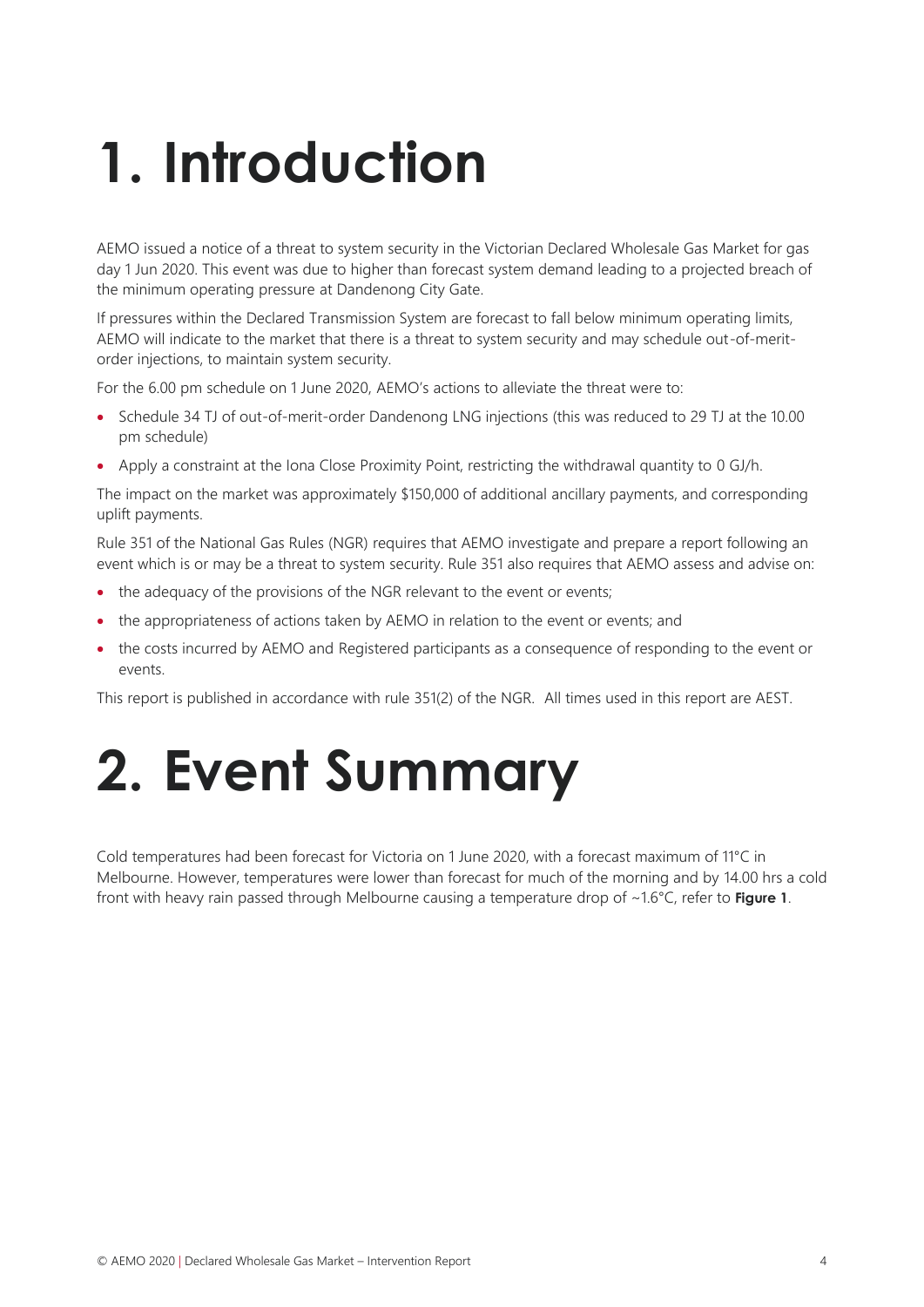

<span id="page-4-0"></span>**Figure 1 Forecast temperatures compared with actual temperature**

Market Participants had forecast, in aggregate, a daily system demand of 936 TJ at the 6.00 am schedule, increasing to 970 TJ by the 10.00 pm schedule. AEMO's 6.00 am forecast for the day was 959 TJ, increasing to 1,007 TJ by the 10.00 pm schedule. Actual demand on 1 June 2020 was approximately 1,020 TJ.

AEMO has observed a sustained higher demand throughout the day as a result of the COVID-19 restrictions which has changed the system demand profile. Prior to COVID-19 restrictions, the demand profile on a typical cold day would consist of a high morning and high evening demand without the consistently high demand in the middle of the day. This higher demand throughout the day contributed to a more rapid decrease in system linepack as can be seen in **[Figure 2](#page-4-1)**.



<span id="page-4-1"></span>**Figure 2 System linepack comparison**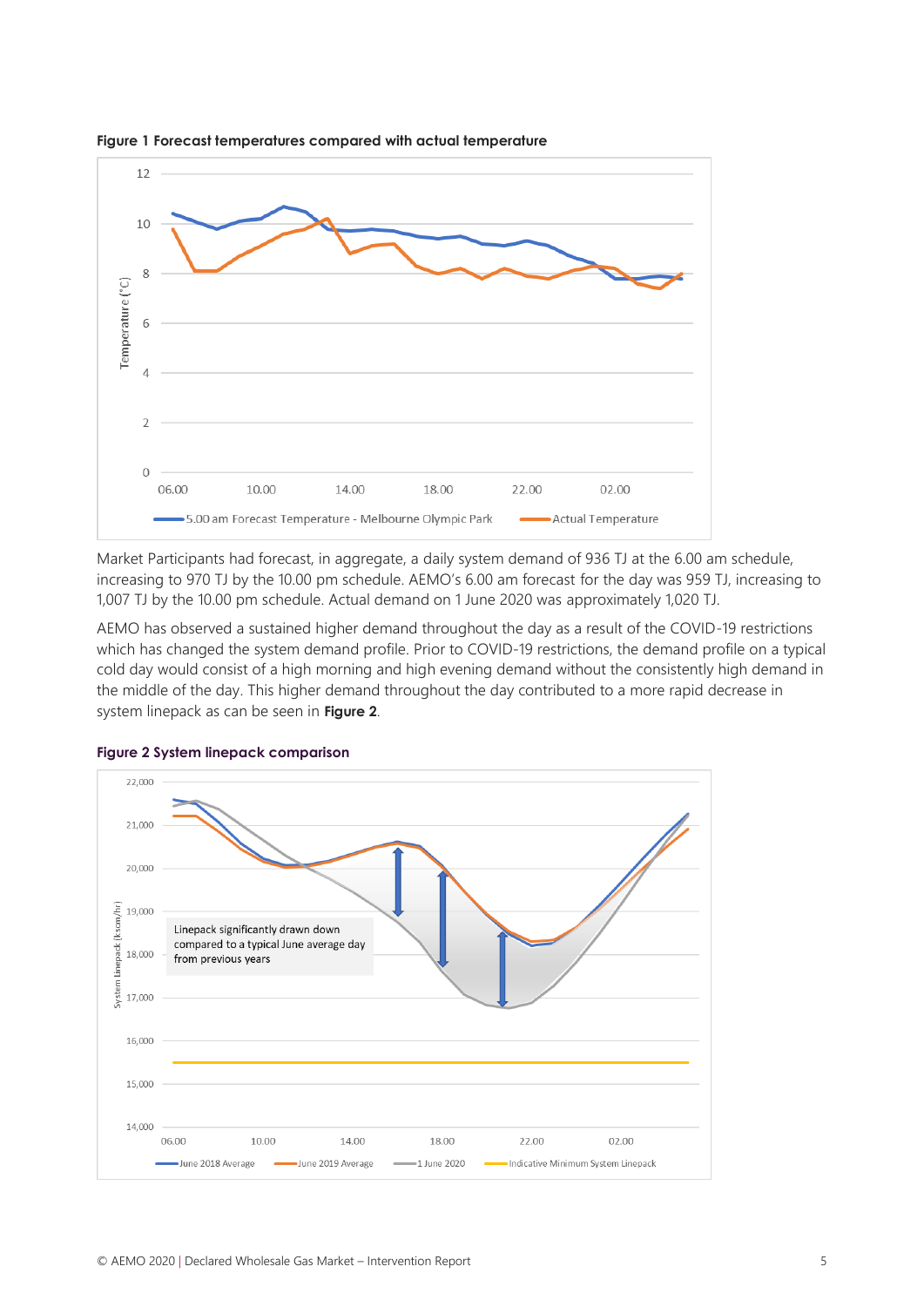The cold weather across the day, combined with the COVID-19 adjusted demand profile, resulted in demand tracking higher than forecasts from 08.00 hrs through to 18.00 hrs, refer **[Figure](#page-5-0) 3** for a comparison of the hourly forecasts and actual demand, as updated at each scheduling interval.

This chart highlights:

- The difficulties in correctly forecasting the demand profile on a very cold day, as a result of the COVID-19 restrictions. The forecasts are more aligned to a typical cold day, which is what would have been observed in previous years.
- That AEMO, with the benefit of real-time data was able to adjust the 2.00 pm forecast to be much closer to actuals than Market Participants (MPs) were able to.



<span id="page-5-0"></span>**Figure 3 Comparison of forecast system demand and actual system demand by schedule**

For the 2.00 pm scheduling interval, there was no indication that there would be any system security issues. However, as a result of the demand continuing to track above forecast, system modelling conducted at around 15.00 hrs indicated that system pressure could be breached at Dandenong City Gate (DCG) Inlet, and there was the potential for pressure issues in the south west of the Declared Transmission System (DTS).

Brooklyn Compressor Station (BCS) had a partial unplanned outage, commencing just after 14.00 hrs, impacting on the ability to support South West Pipeline (SWP) demand. BCS is used to maintain gas pressure on the SWP from the north, and when on outage this can lead to a localised issue that can be resolved by injecting additional gas from the Iona Close Proximity Point (CPP).

At the commencement of gas day 1 June 2020 SWP had limited linepack due to the previous days net withdrawals, and gas had been withdrawn from the Iona CPP throughout the day leading up to the 6.00 pm schedule.

AEMO notified the market of a threat to system security at 17.39 hrs. To avoid the potential breach of system pressures at DCG inlet, AEMO intervened and took the following actions at the 6.00 pm scheduling interval:

- scheduled 34 TJ of LNG
- constrained Iona CPP withdrawals to 0 GJ/hr to maximise SWP injections.

A chronology of events is included in appendix [A1.](#page-9-0)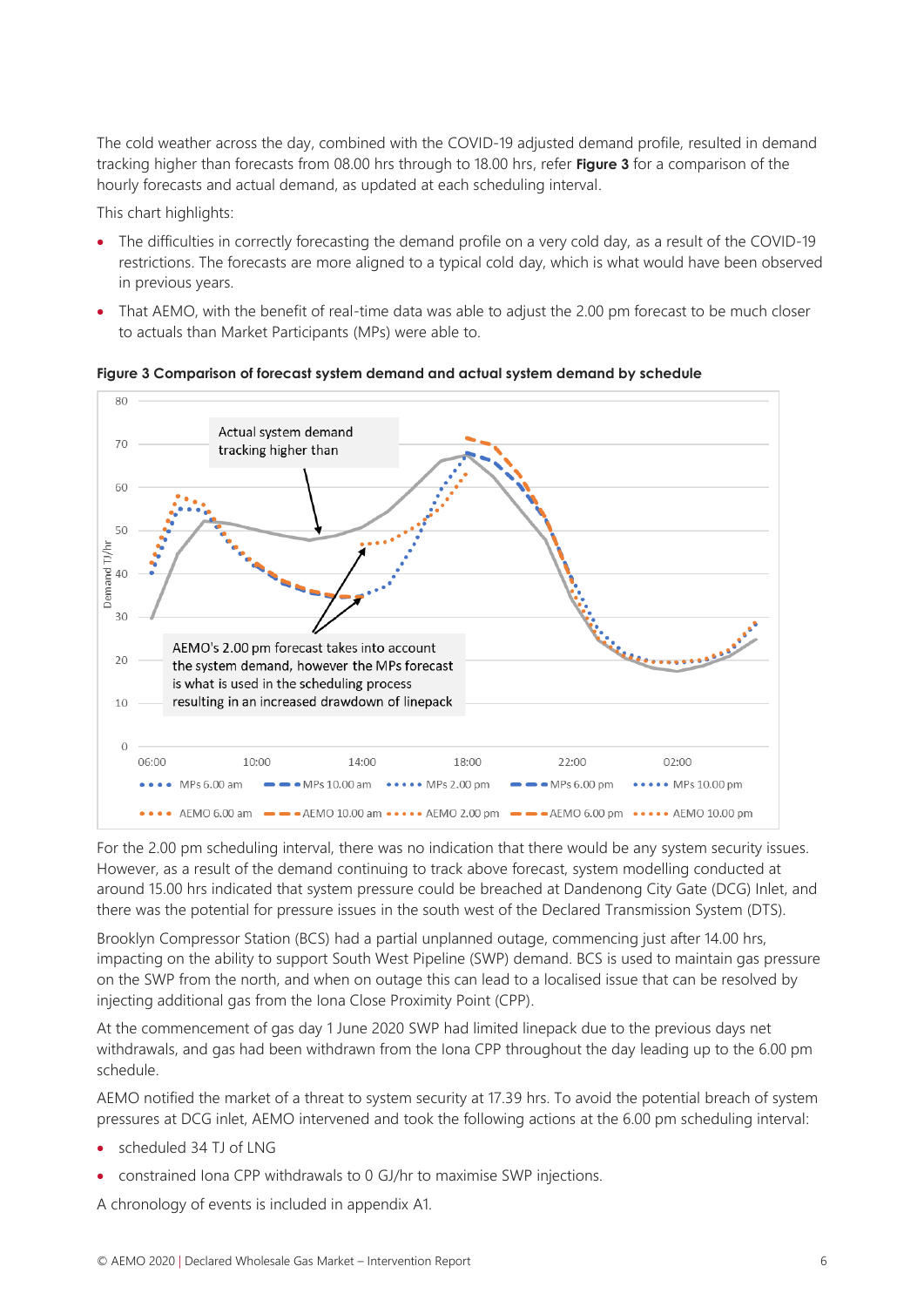# <span id="page-6-0"></span>**3. Assessment of event**

This event was triggered due to colder than forecast temperatures in Melbourne, combined with impacts from a COVID-19 adjusted demand profile, which caused higher than anticipated system demand throughout the day. The decision to issue a threat to system security was made for the following reasons:

- There was the potential for a pressure breach at DCG Inlet
- The uncertain weather patterns that had impacted temperature forecasts, and resulted in increased demand leading into the evening
- There was limited availability of additional supply, especially from the SWP.

### <span id="page-6-1"></span>3.1 Adequacy of Part 19 of the NGR

In respect of this event, AEMO has assessed the application and adequacy of the NGR, with a primary focus on the following provisions:

- NGR 341 Notice of threat to system security
- NGR 351 Intervention reports
- NGR 208 and 215 Demand forecasts

### <span id="page-6-2"></span>3.1.1 Notice of threat to system security

NGR 341 requires that if AEMO believes there is a potential threat to system security, it must notify Registered participants, without delay, the details of that threat to system security.

At 17.39 hrs AEMO notified the market of the threat to system security.

If AEMO reasonably considers that a threat to system security is unlikely to subside without intervention (NGR 343), AEMO must intervene in the market by taking any measures it believes are reasonable and necessary to overcome the threat to system security. The Dandenong LNG facility had been notified earlier in the day that there was a possibility of LNG being scheduled and received the final notification at 17.39 hrs to inject gas, in response to the threat to system security.

AEMO notes that NGR 343 specifies some of the options available to AEMO when intervening in the market are:

- Curtailment in accordance with the emergency curtailment list
- Increasing withdrawals
- Requiring gas to be injected which is available but not bid into the market
- Injecting off-specification gas
- Requiring Registered participants to do any reasonable act or thing that AEMO believes necessary in the circumstances.

In this event, the issue of a potential pressure breach at DCG Inlet could be resolved by scheduling out-ofmerit-order (injection bids above the market price) gas from Dandenong LNG<sup>1</sup>. This is gas that has already been bid into the market.

In this assessment of the NGR provisions (specifically NGR 213, 214 and 215) AEMO notes that it may be within the current Rules for AEMO to constrain on gas that has already been bid in without needing to notify the

<sup>1</sup> The bids at Dandenong LNG are scheduled in merit order, however, they are not in merit order when considering the market-wide bids.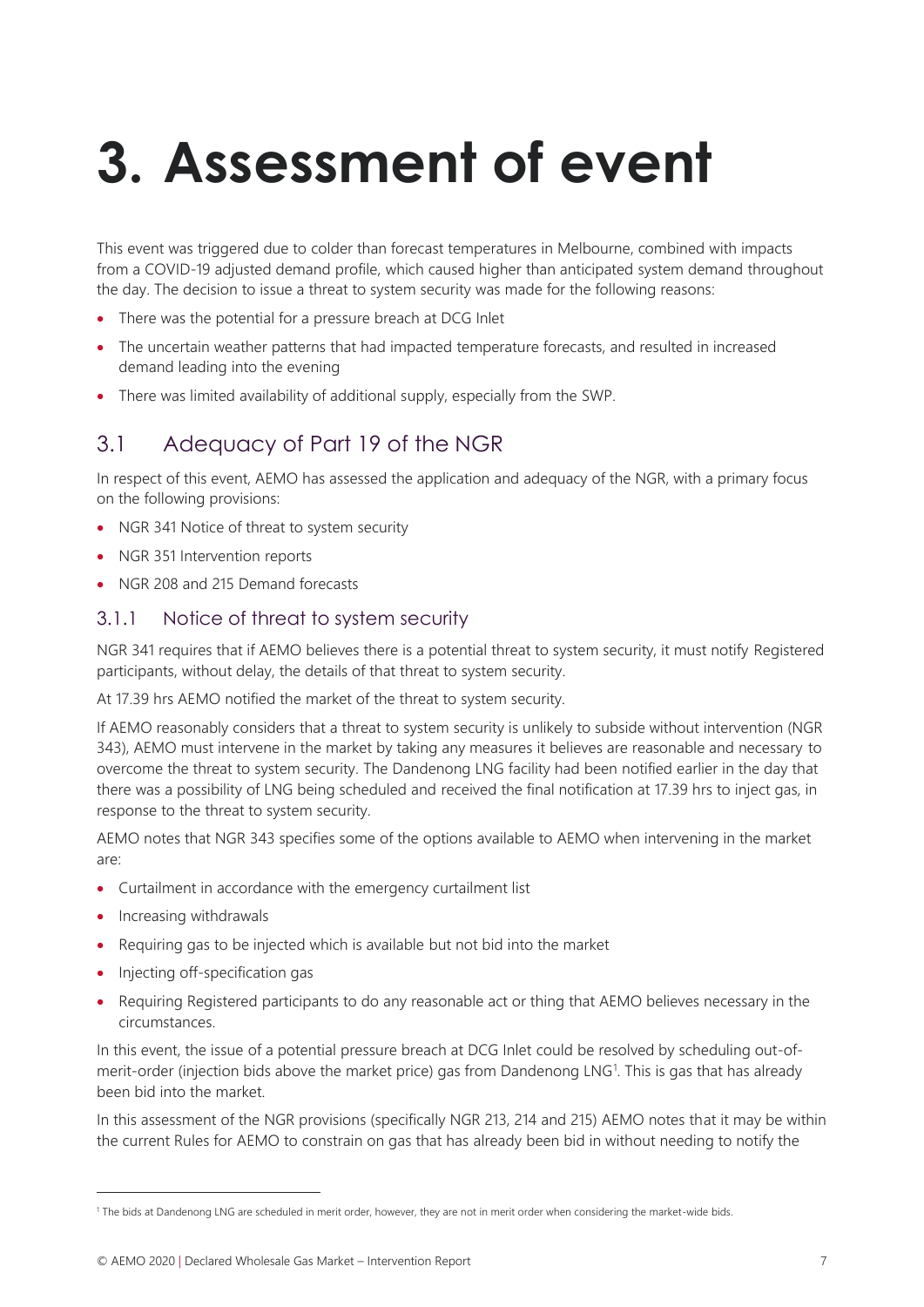market of a threat to system security. However, this would need to consider existing constraints and system security.

AEMO finds that the NGR provisions are adequate, however, AEMO considers that further review and consultation should be undertaken with regards to:

• The need to issue a threat to system security to constrain on gas that has already been bid into the market

Subject to further consideration of the NGR provisions, on initial assessment, this would require minor changes to the following AEMO Market Procedures:

- Wholesale Market System Security Procedures (Victoria)
- Wholesale Market Gas Scheduling Procedures (Victoria)

AEMO is undertaking this review and plans to present the findings at a Gas Wholesale Consultative Forum later in 2020.

### <span id="page-7-0"></span>3.1.2 Intervention Report Timing

NGR 351 places an obligation on AEMO to publish an Intervention Report within 10 business days after the event. AEMO has previously raised this as concern given the limited time this placed on AEMO to conduct a thorough investigation, given the requirement to assess:

- the adequacy of the Rules;
- the appropriateness of actions taken by AEMO; and
- the costs incurred by AEMO and Registered participants as a consequence of responding to the event or events.

AEMO has reviewed this and AEMO intends to adopt the following approach to reporting on these events, wherever possible:

- Investigate and publish a report based on immediately available data within 10 business days of the relevant event.
- Where not all information necessary to complete the required assessment is available, that report will be flagged as preliminary, with a final report to be published once the additional information is received and analysed.

For the purposes of this report, AEMO believes it has all necessary information and does not intend to publish a subsequent report.

### <span id="page-7-1"></span>3.1.3 Demand Forecasts

NGR 208 requires Market Participants to submit demand forecasts for the amount of gas that they expect to withdraw in each hour of the gas day, updated for each scheduling interval. For the purposes of producing operating schedules, as per NGR 215, AEMO must use these demand forecasts with the exception that AEMO can make a demand forecast override. A demand forecast override is an adjustment made by AEMO, in accordance with the gas scheduling procedures, for the purpose of ensuring system security in the preparation of operating schedules.

AEMO finds that the NGR provisions are adequate, however, AEMO considers that further review should be undertaken with regards to the demand override methodology.

### <span id="page-7-2"></span>3.2 Appropriateness of actions taken by AEMO

AEMO's objectives during this event were to:

- Operate in accordance with the NGR and the Wholesale Market Procedures;
- Limit the risk of involuntary curtailment to customers including Gas-fired Powered Generation;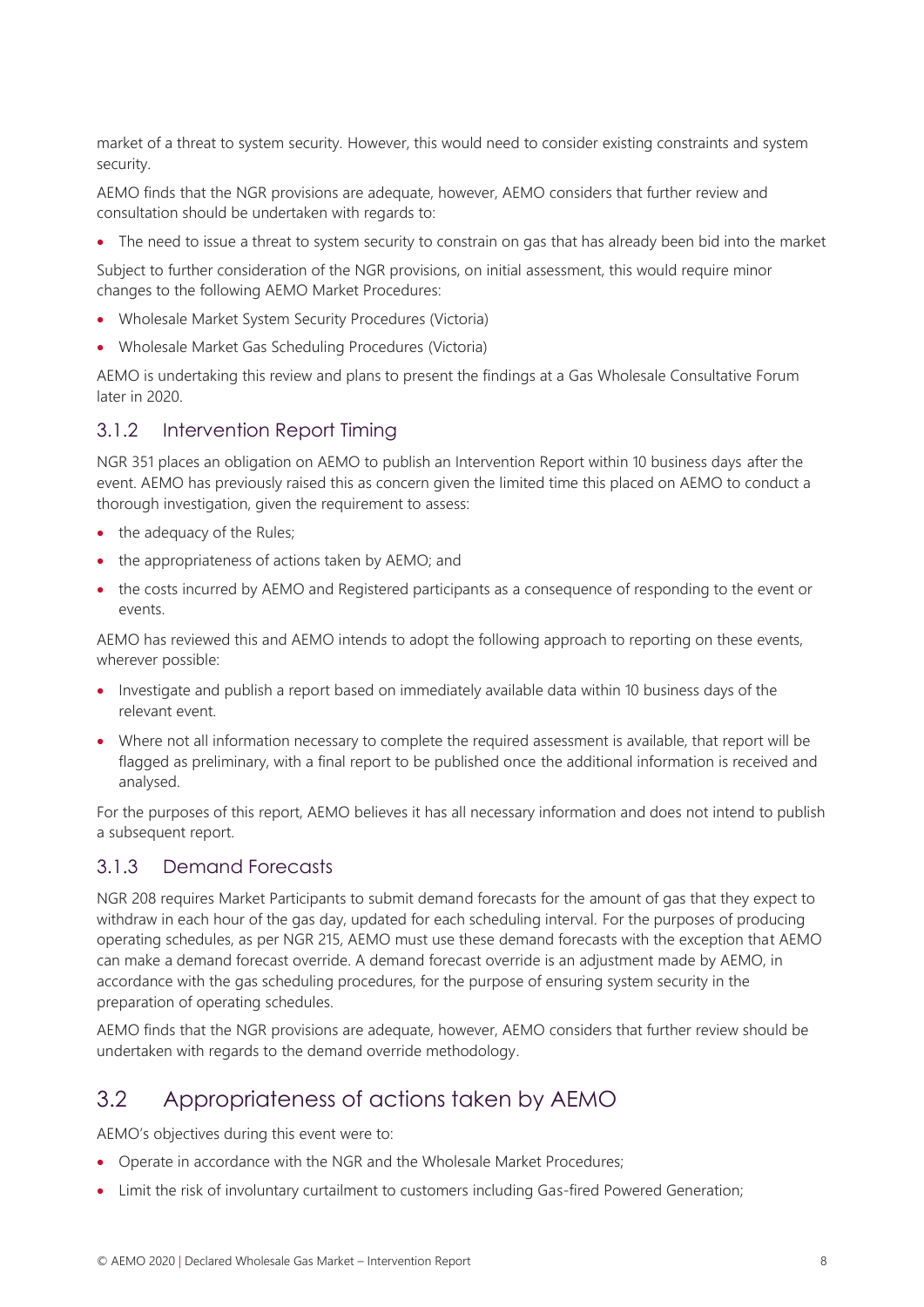• Alleviate the threat to system security and return the DTS to normal operating conditions.

NGR 206 requires that AEMO schedule injections into and withdrawals from the DTS in accordance with bids and must:

- Comply with the gas scheduling procedures; and
- Use its reasonable endeavours to operate within the system security procedures.

In this event, AEMO took all reasonable steps to assess the forecasts and notify the market accordingly. The change in weather and colder than expected temperatures on 1 June 2020 resulted in higher than expected demand.

AEMO's modelling indicated a potential breach of pressures could occur after the 6.00 pm scheduling interval as a result of the higher demands that had occurred throughout the day. As such, AEMO notified the market of a threat to system security at 17.39 hrs, scheduled 34 TJ of LNG in the 6.00 pm scheduling interval and constrained Iona CPP withdrawals to 0 GJ/hr.

The total demand on 1 June 2020 was approximately 1,020 TJ.

# <span id="page-8-0"></span>**4. Costs of intervention**

In response to the notice of a threat to system security issued for gas day 01 June 2020, AEMO scheduled 34 TJ of out-of-merit-order Dandenong LNG injections. This was consistent with the approach outlined in the market notices issued to Market Participants.

The market impact resulting from the out-of-merit-order gas was in the form of additional ancillary payments, and corresponding uplift payments, of approximately \$150,000.

32 TJ of gas that had been bid to be withdrawn at the Iona CPP was also not able to be scheduled due to the constraint placed on the withdrawals.

## <span id="page-8-1"></span>**5. Conclusion**

AEMO issued a notice of threat to system security in the Victorian Declared Wholesale Gas Market for gas day 1 June 2020. AEMO scheduled 34 TJ of out-of-merit-order LNG injections at the 6.00 pm schedule and constrained withdrawals at Iona CPP as a result of higher than forecast demand.

This resulted in \$151,896 of additional ancillary and uplift payments.

AEMO has assessed the application and adequacy of associated NGR provisions and finds that these provisions were applied correctly.

Please direct any feedback or questions regarding this report to [GasMarket.Monitoring@aemo.com.au.](mailto:GasMarket.Monitoring@aemo.com.au)